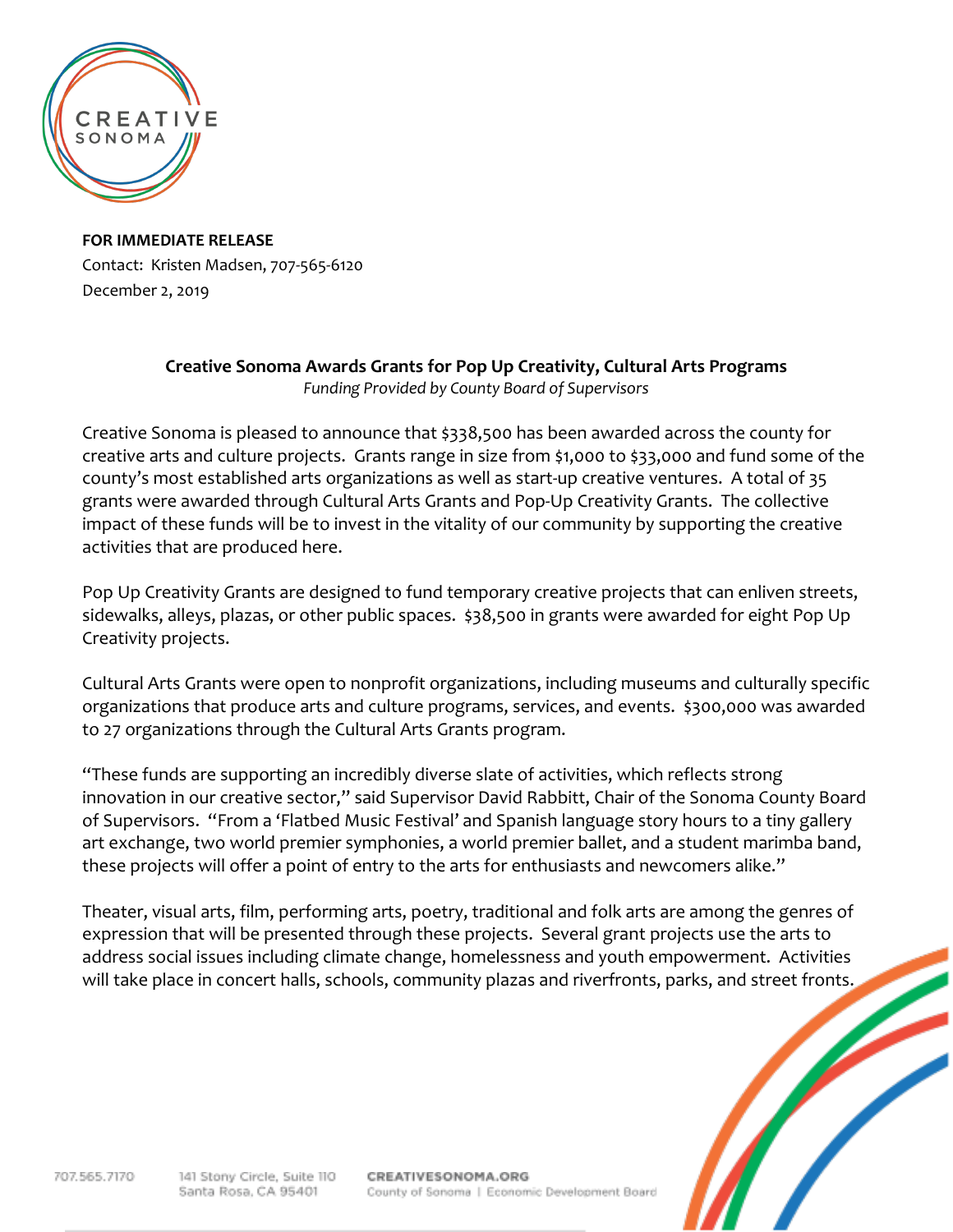This is the first year that the Cultural Arts Grants were distributed by Creative Sonoma, which celebrated its fifth anniversary in 2019. Creative Sonoma's programs have expanded since its inception to include a growing grant-making portfolio together with training and networking resources for residents who contribute to the creative spirit of Sonoma County. Since 2015, Creative Sonoma has awarded more than \$1.5 million through 265 grants. Professional Development programs focus on resource development, skills training, arts education, research and advocacy. A recent report, commissioned by Creative Sonoma, indicates that the nonprofit arts community contributes \$80 million to the Sonoma economy.

For more information about Creative Sonoma activities, please go to [www.CreativeSonoma.org.](http://www.creativesonoma.org/)

A full list of Cultural Arts and Pop Up Creativity Grantees is attached.

*Creative Sonoma, a division of the Sonoma County Economic Development Board is dedicated to supporting and advancing the creative community of Sonoma County.*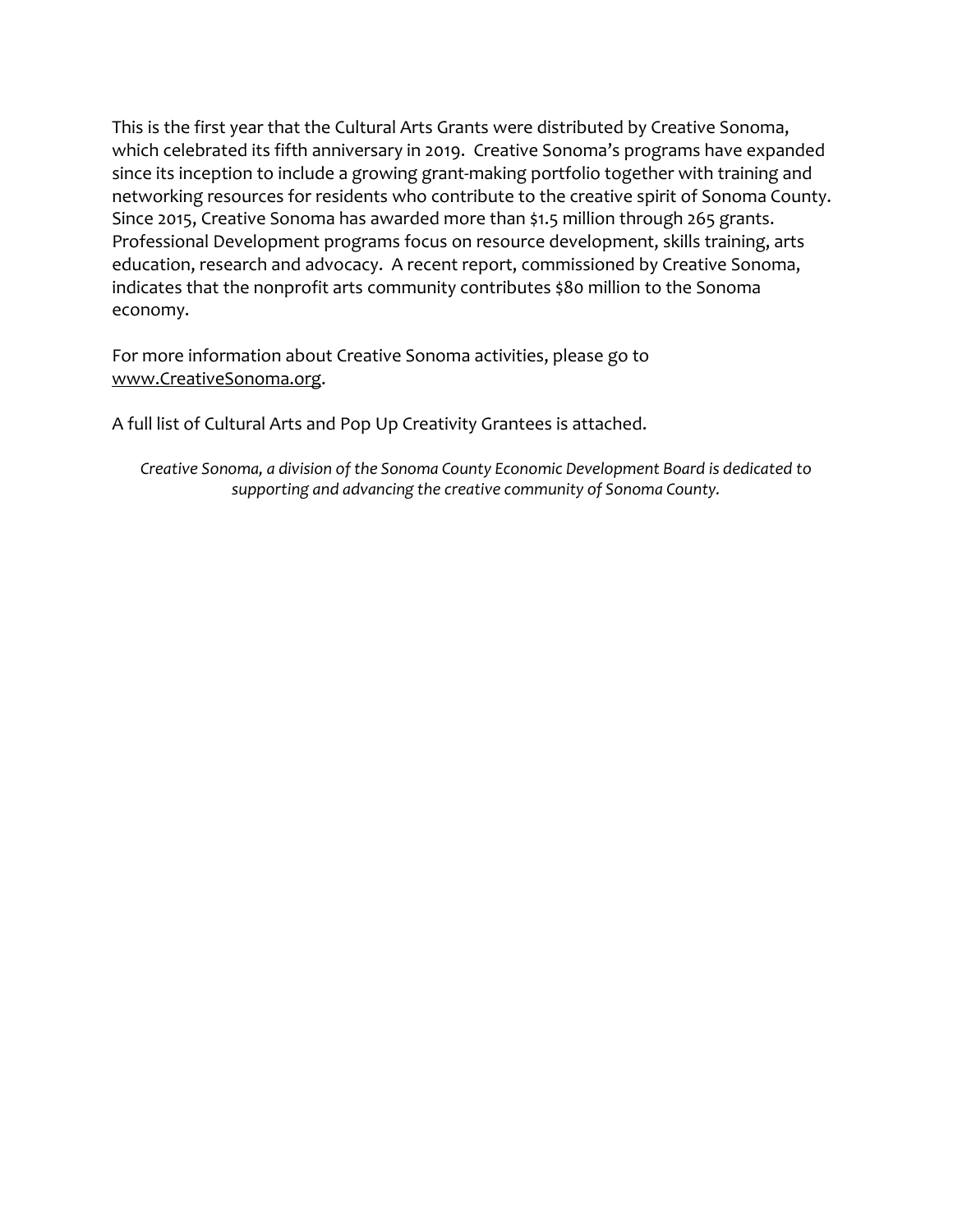

## **Cultural Arts Grant Awards: 2019-20**



| <b>Applicant</b>            | <b>Project Description</b>                                                                                                         | <b>Contact</b>                     |
|-----------------------------|------------------------------------------------------------------------------------------------------------------------------------|------------------------------------|
| 6th Street Playhouse        | We are requesting funding to support the 2019-20 Performance Season at 6th Street Playhouse,                                       | Jared Sakren                       |
|                             | from November 1, 2019 to June 28, 2020, which includes the production of 8 full productions of a                                   | jared@6thstreetplayhouse.com       |
|                             | variety of works in two theatres, as well as education programs such as talk-backs, seminars for the                               | (480) 326-4147                     |
|                             | public, and classes for the community.                                                                                             | Santa Rosa                         |
| A Theater For Children      | This project assists 600+ children ages 3-18 to engage with environmental concerns through the                                     | <b>Bridget Palmer</b>              |
|                             | magic of theater. The project provides free nature-related theater arts activities including classroom                             | admin@atheaterforchildren.com      |
|                             |                                                                                                                                    |                                    |
|                             | and after school programming for two schools, two drama productions for the wider community and                                    | (707) 483-5800                     |
|                             | the preparation for a summer drama camp for at-risk children.                                                                      | Santa Rosa                         |
| Alexander Valley Film       | The Alexander Valley Film Society offers several film series as part of the Year-Round Film Program to                             | Kathryn Hecht                      |
| Society                     | bring the community screenings and film events to which they would otherwise not have access. We                                   | kathryn@avfilmsociety.org          |
|                             | provide enriching cultural experiences to Sonoma County by choosing diverse content and films                                      | (917) 805-7241                     |
|                             | including arthouse fare, classic titles, and family-friendly content.                                                              | Cloverdale                         |
|                             |                                                                                                                                    |                                    |
| Art Escape                  | Art Escape will expand its bilingual Family Art program to provide a monthly hands-on visual arts                                  | Kate Ortolano                      |
|                             | workshop for families in the Springs area of Sonoma Valley. Offered at no charge and taught in                                     | kate@artescapesonoma.com           |
|                             | Spanish and English, participants of all ages will explore art materials and techniques, express                                   | (707) 938-5551                     |
|                             | themselves visually, make connections and build pride in their community.                                                          | Sonoma                             |
| California Indian Museum    | CIMCC will conduct Family Art Nights at CIMCC to accompany Acorns, Quails, and Cattails:                                           | Nicole Lim                         |
|                             |                                                                                                                                    |                                    |
| and Cultural Center         | Indigenous Foods of California, a new exhibit curated by CIMCC's Tribal Youth Ambassadors. Pomo                                    | nikkimyers@aol.com                 |
|                             | artist, Meyo Marrufo and the Tribal Youth Ambassadors will provide instruction in finger doodling                                  | (707) 579-3004                     |
|                             | and painting and share stories about Indigenous foods.                                                                             | Santa Rosa                         |
| California Poets in the     | California Poets in the Schools will host a cutting-edge, three-day, statewide poetry symposium at                                 | Meg Hamill                         |
| Schools                     | Sonoma State University in June 2020, geared towards poets, writers, Poet-Teachers and classroom                                   | meg@cpits.org                      |
|                             | teachers, ages 14+. The symposium will highlight two distinguished Bay Area poets as workshop                                      | (415) 221-4201                     |
|                             |                                                                                                                                    |                                    |
|                             | leaders and featured readers, as well as community-building and networking opportunities,                                          | Santa Rosa                         |
|                             | professional development, and more.                                                                                                |                                    |
| Children's Museum of        | "Colors of Spanish" is a weekly Spanish language story hour (geared to children under 6 years old)                                 | <b>Collette Michaud</b>            |
| Sonoma County               | that incorporates books/stories, music, movement and fun, and fosters understanding, appreciation                                  | collette@cmosc.org                 |
|                             | and joy in another language and culture.                                                                                           | (707) 546-4069                     |
|                             |                                                                                                                                    | Santa Rosa                         |
| Cloverdale Arts Alliance    | Friday Night Live at the Plaza, Cloverdale's free summer concert series, is scheduled for Friday nights                            | Mark Tharrington                   |
|                             |                                                                                                                                    |                                    |
|                             | from May 29 through September 4, 2020. Friday Night Live at the Plaza provides free high quality live                              | mark@cloverdaleartsalliance.org    |
|                             | music and a variety of family-friendly activities in an inclusive environment every Friday evening                                 | (707) 894-8500                     |
|                             | throughout the summer.                                                                                                             | Cloverdale                         |
|                             | Cloverdale Historical Society The Cloverdale Sculpture Trail is an annual juried outdoor sculpture exhibit in downtown Cloverdale, | Elissa Morash                      |
|                             | CA. Between 14-20 juried pieces of sculpture are installed annually in April in public places                                      | office@cloverdalehistory.org       |
|                             | throughout the city, making art an integral part of everyday life.                                                                 | (707) 894-2067                     |
|                             |                                                                                                                                    | Cloverdale                         |
| <b>Creative North Group</b> | Flatbed Music Festival showcases the diverse musical heritage of Sonoma's West County in its                                       | Jann Eyrich                        |
|                             | generous lineup of Sonoma-grown musicians on ten intimate stages in Sebastopol and West County.                                    | wrightcon@gmail.com                |
|                             | Pairing headliners with emerging artists, the Flatbed will feature recording studio tours as well as live                          | (707) 235-4160                     |
|                             | oral histories on the mobile flatbed stage all to benefit free music programs for youth.                                           | Forestville                        |
|                             |                                                                                                                                    |                                    |
| <b>Fire Circle Theater</b>  | Roseland ReVerberation is an arts festival where high school performers will share their personal                                  | Matthew Cadigan                    |
|                             | experiences through visual and performing arts. We will also build a permanent performing arts and                                 | matt.cadigan@firecircletheater.org |
|                             | entertainment space at Roseland University Prep.                                                                                   | (707) 322-6288                     |
|                             |                                                                                                                                    | Santa Rosa                         |
|                             | HCA presents its 2019-20 season of events, featuring four group art exhibitions and three community                                |                                    |
| Healdsburg Center for the   | art events. The events include the 2020 Healdsburg Art Festival, 4 Elements Festival, 18th Annual                                  | Andrew Akufo                       |
| Arts                        |                                                                                                                                    | director.hca@healdsburgcenterforth |
|                             | Holiday Gift Gallery, a youth art show, two national art exhibits and a classical music concert                                    | earts.org                          |
|                             | celebration of Beethoven's 250th anniversary.                                                                                      | (707) 431-1970                     |
| Healdsburg Jazz Festival,   | Healdsburg Jazz will strengthen its capacity to provide enriching, interactive cultural experiences to                             | Gayle Okumura Sullivan             |
| Inc. dba Healdsburg Jazz    | underserved populations by presenting the Jazz Village and Campus during the 2020 Healdsburg Jazz                                  | gayle@healdsburgjazz.org           |
|                             | Festival. Featuring free performances, interactive activities and engaging education programs, Jazz                                | (707) 433-4633                     |
|                             | Village and Campus will deepen visitors' sense of community by engaging all ages and backgrounds                                   | Healdsburg                         |
|                             | in jazz's dynamic culture and inclusive values.                                                                                    |                                    |
| H-Town Youth Theatre dba    | Award-winning professional theatre productions in a year-round season of entertainment for                                         | Argo Thompson                      |
| Young Actors Studio         | residents and visitors of Sonoma County as well as community oriented productions for youth and                                    | argo@leftedgetheatre.com           |
|                             | families.                                                                                                                          | (707) 326-2779                     |
|                             |                                                                                                                                    | Santa Rosa                         |
|                             |                                                                                                                                    |                                    |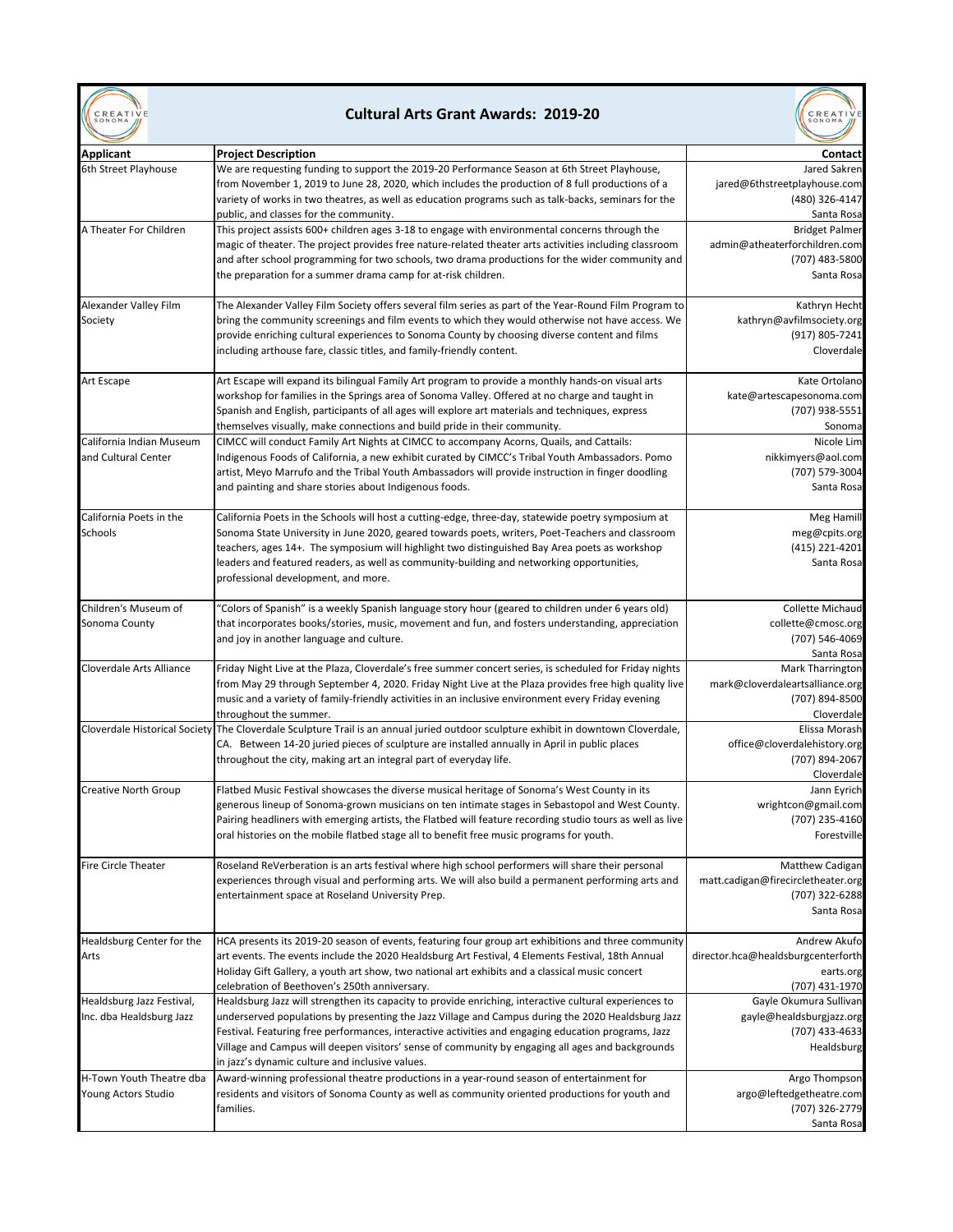| Knights of Indulgence<br>Theatre United States dba<br>the Imaginists                  | A Shifting Reef is an original, episodic, community-based performance addressing climate change.<br>Taking inspiration from the speculative fiction of Jules Verne and Octavia Butler the Imaginists will<br>assemble an intergenerational cast of Sonoma County residents in collaboration with local musicians<br>& visual artists to create a story of how we are changed by the reality of the climate crisis.                                                                               | <b>Brent Lindsay</b><br>brent@theimaginists.org<br>(707) 528-7554<br>Santa Rosa           |
|---------------------------------------------------------------------------------------|--------------------------------------------------------------------------------------------------------------------------------------------------------------------------------------------------------------------------------------------------------------------------------------------------------------------------------------------------------------------------------------------------------------------------------------------------------------------------------------------------|-------------------------------------------------------------------------------------------|
| Luther Burbank Memorial<br>Foundation (dba Luther                                     | The Luther Burbank Center's Arts Integration Continuum project demonstrates the LBC's<br>commitment to combining bold, artistic excellence with high-impact arts education strategies to<br>Burbank Center for the Arts) foster accessibility, increase technical and social-emotional skills, boost exposure to multiple genres<br>of creative expression and support academic achievement. This project serves schoolchildren,<br>teachers and artists residing in and visiting Sonoma County. | <b>Richard Nowlin</b><br>rnowlin@lutherburbankcenter.org<br>(707) 800-7524<br>Santa Rosa  |
| Museum of Sonoma County                                                               | The Museum of Sonoma County (MSC) is proud to present its 2019-2020 exhibition program.<br>Exhibitions include "Tierra de Rosas: New Works by Maria de Los Angeles," "Día de los Muertos,"<br>"Discovered: Emerging Artists of Sonoma County," "31st Annual Artistry in Wood," "From Suffrage to<br>#MeToo," and "Awe to Activism: The Evolution of Landscape Art."                                                                                                                              | Jeff Nathanson<br>jnathanson@museumsc.org<br>(707) 579-1500 ext. 102<br>Santa Rosa        |
| Occidental Center for the<br>Arts                                                     | OCA will produce approximately 30 live musical events, the Annual Fool's Parade and an exhibit of<br>artwork by local students. These events will provide a robust variety of cultural and artistic<br>experiences for the community.                                                                                                                                                                                                                                                            | Tina Marchetti<br>tina@occidentalcenterforthearts.org<br>(415) 497-5480<br>Occidental     |
| Petaluma Arts Center                                                                  | AfterBurn is a two-month series of exhibitions and events featuring established Burning Man artists<br>who live and work in the Bay Area. This series will build on the recent retrospective started at the<br>Smithsonian, and currently at the Oakland Museum, through studio visits and workshops with the<br>artists that will inspire the community to explore their own creativity.                                                                                                        | Sandra Rozmarin<br>srozmarin@petalumaartscenter.org<br>(707) 762-5600<br>Petaluma         |
| Play Marimba!                                                                         | Not your usual elementary school band! Giant instruments, earth shaking sounds and incredible<br>playing combine into a music program that kids just can't get enough of.                                                                                                                                                                                                                                                                                                                        | Jorge Arvizu<br>jarvizu@oldadobe.org<br>(559) 974-2671<br>Sebastopol                      |
| Raizes Collective                                                                     | The Youth Environmental Artivist Summit is a 4-day, 3-night campout focused on educating,<br>exposing, and empowering Sonoma County youth. Workshop Facilitators will provide hands on,<br>introspective, and inspiring art activities that ignite personal power.                                                                                                                                                                                                                               | Isabel Lopez<br>raizescollective@gmail.com<br>(707) 486-6300<br>Santa Rosa                |
| <b>Redwood Arts Council</b>                                                           | Redwood Arts Council presents six to eight chamber music concerts a year, now celebrating our 40th<br>season. Musicians of international renown perform enthusiastically for audiences in West Sonoma<br>County venues, primarily Occidental and Sebastopol CA.                                                                                                                                                                                                                                  | Sonia Morse Turbidy<br>sonia.turbidy@gmail.com<br>(707) 869-3273<br>Occidental            |
| Rural California<br>Broadcasting Corporation /<br>Northern California Public<br>Media | The Wonderland Radio Hour (WHR) is a community inspired, community driven project that includes<br>live theatrical performances, interactive community fairs, and radio broadcasts on local and National<br>Public Radio outlets. The WRH mission is to build community involvement with the history,<br>environment, art and culture of the Lower Russian River.                                                                                                                                | Nancy Dobbs<br>nancy_dobbs@norcalpublicmedia.or<br>(707) 800-7524                         |
| Santa Rosa Symphony                                                                   | The Santa Rosa Symphony's 2019-2020 Classical Series builds upon our legacy of innovative<br>programming and community engagement, providing rich, vibrant musical experiences for diverse<br>Sonoma County audiences that relate to their lives. Increasing the relevance of orchestral music, the<br>season showcases a living composer in every concert and features the world premieres of two truly<br>unique, ambitious commissioning projects.                                            | Monte Rio<br>Alan Silow<br>asilow@srsymphony.org<br>(707) 546-7097 ext. 213<br>Santa Rosa |
| Sonoma Bach                                                                           | The Sonoma Bach Choir and Live Oak Baroque Orchestra join together to perform Handel's Laudate<br>Pueri and the famous Dixit Dominus. We feature these pieces along with other Carmelite motets<br>and instrumental works to provide a vivid glimpse of the young prodigy at the peak of his power in<br>the glorious surroundings of the Eternal City.                                                                                                                                          | Dianna Morgan<br>dianna@sonomabach.org<br>(707) 347-9491<br>Sonoma                        |
| Sonoma Conservatory of<br>Dance                                                       | The Magic Grove is a world premiere ballet based on a Persian folktale. This Sonoma Conservatory of<br>Dance production will expose the performers and audience to music and dance styles from Central<br>Asia and The Silk Road in addition to classical ballet.                                                                                                                                                                                                                                | Patricia O'Reilly<br>patty@sonomaconservatoryofdance.<br>org<br>(707) 312-1076            |
| Sonoma State University,<br>dba Green Music Center at<br>Sonoma State University      | The Green Music Center is the performing arts presenter at Sonoma State University with a mission<br>to present the most compelling artists of our time, investigate ideas, and provide access to diverse<br>artistic experiences that educate, connect, and inspire Sonoma State University and surrounding<br>North Bay communities. Funds will support performances in the latter half of our 2019-20 presenting<br>season.                                                                   | Dr. Judy Sakaki<br>judy.sakaki@sonoma.edu<br>(707) 664-2156<br><b>Rohnert Park</b>        |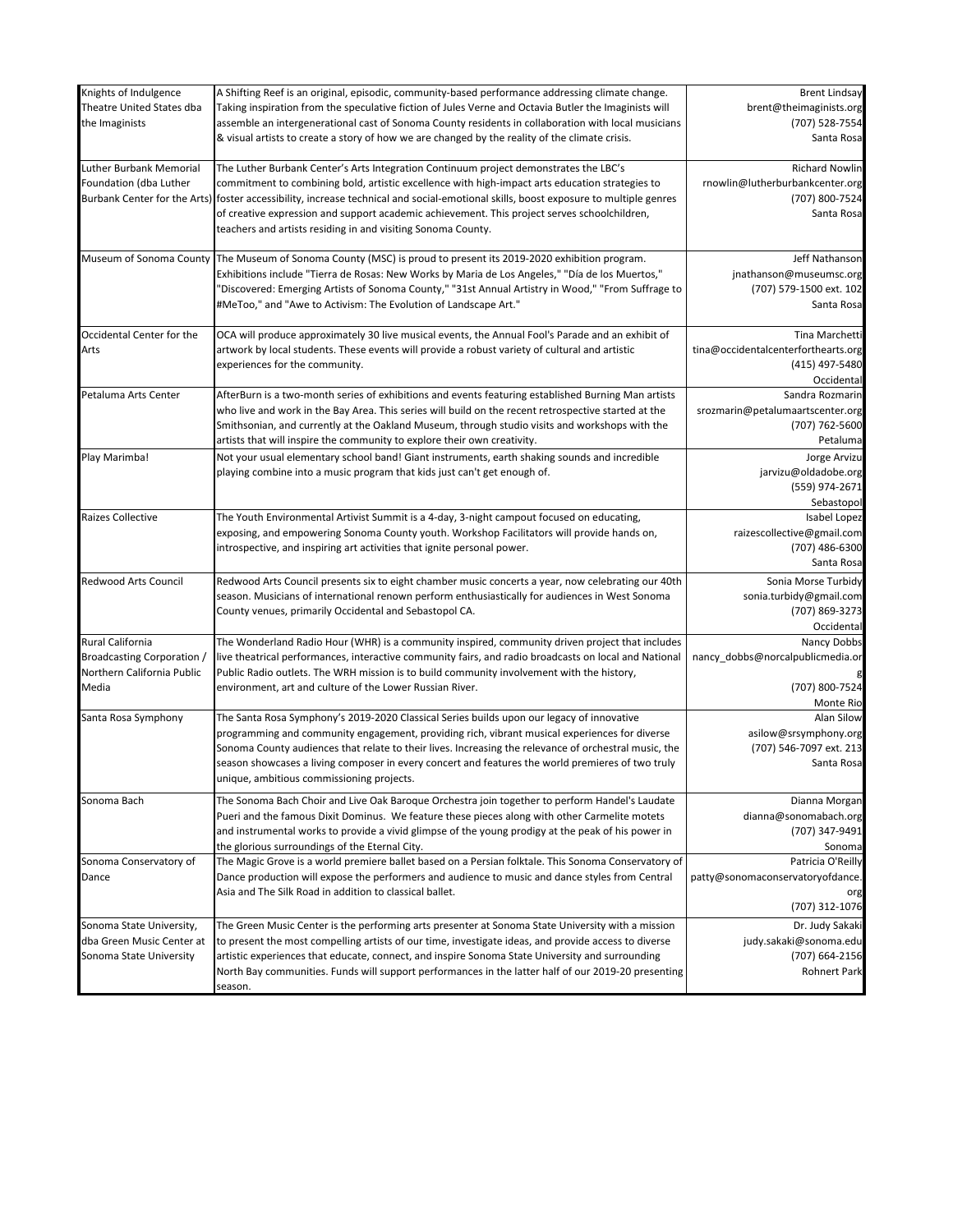|        | CREATIVE |
|--------|----------|
| SONOMA |          |
|        |          |

## **Pop Up Creativity Grant Awards: 2019-20**

CREATIVE

| <b>Applicant</b>            | <b>Project Description</b>                                                                                | <b>Contact</b>                 |  |  |
|-----------------------------|-----------------------------------------------------------------------------------------------------------|--------------------------------|--|--|
| Gio Benedetti               | The Magical, Mystical World of Petaluma consists of 10 - 20 small to medium sized portable, non-          | Gio Benedetti                  |  |  |
|                             | permanent art pieces hidden in parks and high traffic areas across Petaluma. In May 2020 select           | gio@giobenedetti.com           |  |  |
|                             | Petaluma locations will be populated with evidence and signs of fantastical creatures and activity to     | (707) 695-7363                 |  |  |
|                             | encourage the community's engagement with imagination, impossibilities, and art.                          | Petaluma                       |  |  |
| Sarah Hylton                | Art Tent is a portable "pop up" canvas tent painted by homeless community members, human rights           | Sarah Hylton                   |  |  |
|                             | advocates and the lead artist. The "Art Tent" will be set up at the Tiny Home Village Site, painted on    | sarah@sarahhylton.com          |  |  |
|                             | site and used as the temporary kitchen and/or community meeting area once completed.                      | (707) 291-1040                 |  |  |
|                             |                                                                                                           | Santa Rosa                     |  |  |
| <b>Stacy Jardine</b>        | Art and Wine on the Bridge is a one day festival taking place on the historic Guerneville walking         | Stacie Jardine                 |  |  |
|                             | bridge. The festival will feature booths of Sonoma County artists and vineyards.                          | popcultureartgallery@gmail.com |  |  |
|                             |                                                                                                           | (707) 293-6498                 |  |  |
|                             |                                                                                                           | Guerneville                    |  |  |
| Rayne Madison               | Superhero Unfolding Inspiration Station is an interactive art installation, mimicking an old Superman     | Rayne Madison                  |  |  |
|                             | era phone booth. Passersby are offered an opportunity to be inspired, or to reflect upon and              | raynemadison@yahoo.com         |  |  |
|                             | appreciate their own unique qualities and those of others. Participants may add speech bubbles to         | (415) 517-4670                 |  |  |
|                             | the booth (their answers to our queries: what is your power or kryptonite?); be photographed in a         | Petaluma                       |  |  |
|                             | Superhero Unfolding cape; and/or leave or experience a recorded, written or drawn message of              |                                |  |  |
|                             | inspiration inside.                                                                                       |                                |  |  |
| <b>Springs Creative</b>     | Kicking Off Spring: Making the Springs come alive through art! is an installation of temporary panel      | <b>Brad Maihack</b>            |  |  |
|                             | murals and interactive art works affixed to Springs "Plaza" fence facing Hwy12 + installation event:      | brad.maihack@me.com            |  |  |
|                             | Works that celebrate the unique history, culture, and community contributions of the Springs.             | (650) 868-7783                 |  |  |
|                             |                                                                                                           | Sonoma                         |  |  |
| Studio 9000 Clay Collective | DIG IT: Using Natural and Recycled Materials to Create Art is a one-day event to bring attention to all   | Gina Kuta                      |  |  |
|                             | the possibilities of working with clay, a material available free and locally to everyone in the          | mzbeehaven@att.net             |  |  |
|                             | community. Studio 9000 members will demonstrate the collection and processing possibilities of clay       | (510) 381-1817                 |  |  |
|                             | and invite community members to create art in a variety of ways, from making clay objects, to             | Graton                         |  |  |
|                             | making paper clay, to painting with water colors made from clay.                                          |                                |  |  |
| Teen Services Sonoma        | The Tree of Possibilities is a collaborative work of art that unites, teaches, and expresses the hopes of | Judy Scotchmoor                |  |  |
|                             | young people of Sonoma Valley - a 6-foot+ sculpture made of discarded kitchen utensils and bicycle        | judy@teenservicessonoma.org    |  |  |
|                             | parts representing two microbusinesses that provide on-the-job training for teens in culinary and         | (707) 939-1452                 |  |  |
|                             | mechanics careers. That's the Tree of Possibilities, a unique sculpture designed and created by local     | Sonoma                         |  |  |
|                             | youth and an artisan welder instructor and documented by a local filmmaker.                               |                                |  |  |
| Dawn Thomas and Robert      | Tiny Galleries Art Exchange are a new way for the public to view art. Within each gallery, artists        | Dawn Thomas                    |  |  |
| Van de Walle                | exchange new art for old, creating an artist-curated art show that evolves over time.                     | cloudsdriftingby@gmail.com     |  |  |
|                             |                                                                                                           | (707) 245-4735                 |  |  |
|                             |                                                                                                           | Santa Rosa                     |  |  |